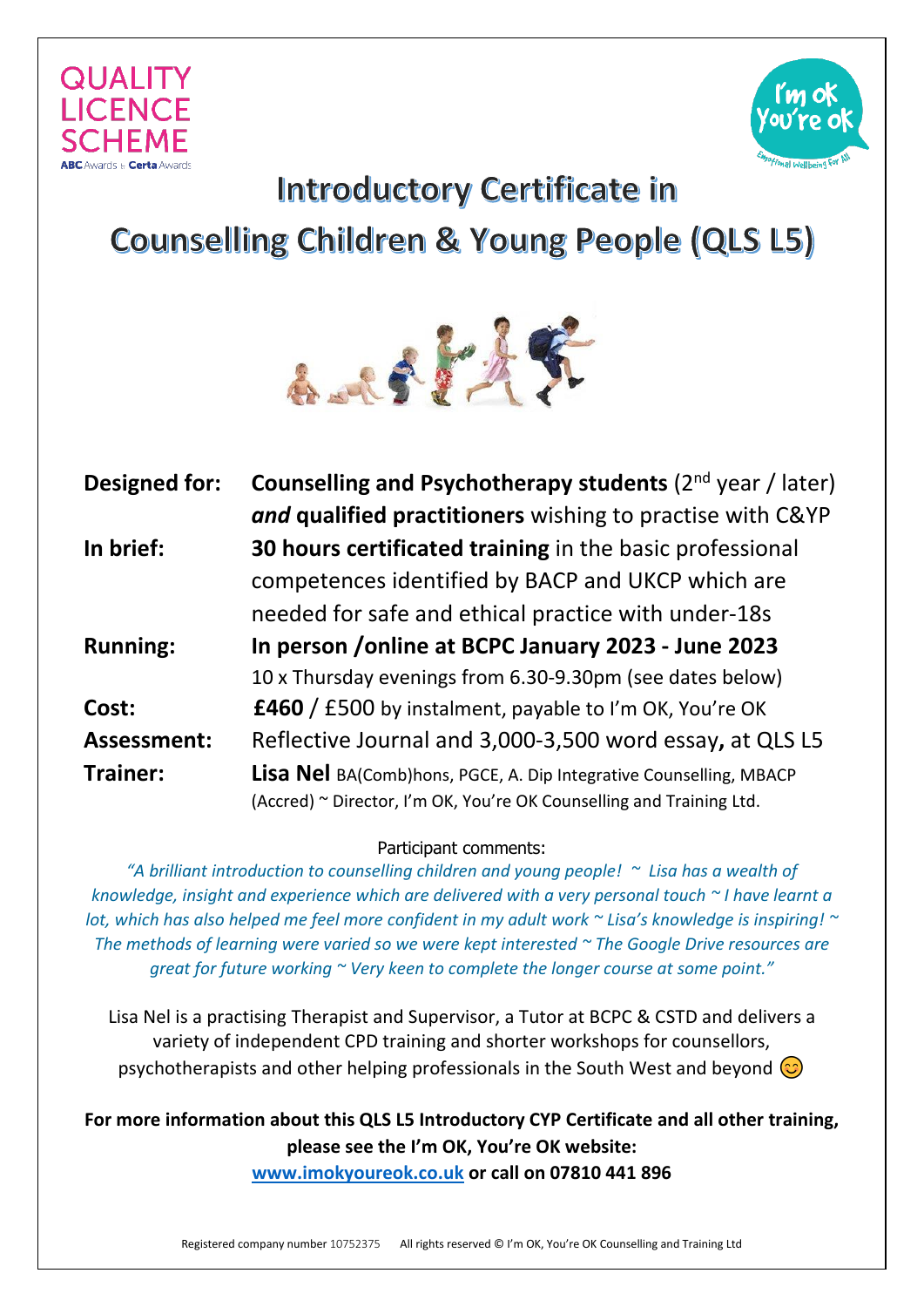



## **Course details**

**The purpose of this training is to teach the additional competences, knowledge and skills identified by the main professional bodies as essential for under-18s practice. The already unmet need for support by C&YP has been amplified by Covid-19. There just aren't enough CYP practitioners! This training is designed to enable practitioners with focussed adult training to be able to start working with confidence in schools, charities and private settings.**

**Designed for** both trainee and qualified counsellors and psychotherapists who wish to work with children & young people. Applications are open to:

- Students currently enrolled on Counselling Diploma or Psychotherapy Training, with sufficient experience of client practice.
- Fully qualified Counsellors and Psychotherapists with adult-oriented training, who wish to feel more professionally equipped to also support under-18s.

Eight essential elements of competency are specified by BACP:

- **1 Ethical and professional practice**
- **2 Child protection and safeguarding**
- **3 Child and adolescent development and transitions**
- **4 Communication with young people**
- **5 Beginnings and endings with young people**
- **6 Risk assessment**
- **7 Mental health and young people**
- **8 Working within the context of the counselling setting**

**Delivery:** Training is delivered through a combination of lively interactive seminars, discussions and activities, including case study skills practice. The eight required elements (above) extend to wider themes such as children's rights, ethical dilemmas, using therapeutic play and applying some of the latest insights from neuroscience. The training explores the *key differences between counselling adults and children* with *t*he principal objective of supporting participants to feel competent to work with under-18s.

Course content includes and goes well beyond the BACP Part 1 basic competences for counselling 4-18s. Lisa draws from a wide experience of counselling C&YP in Primary and Secondary schools and privately as well as years of delivering counselling training.

**Assessment:** Learning is assessed both formatively, through a reflective training journal and a 3,000-3,500-word assignment (externally assessed at academic level 5), based upon